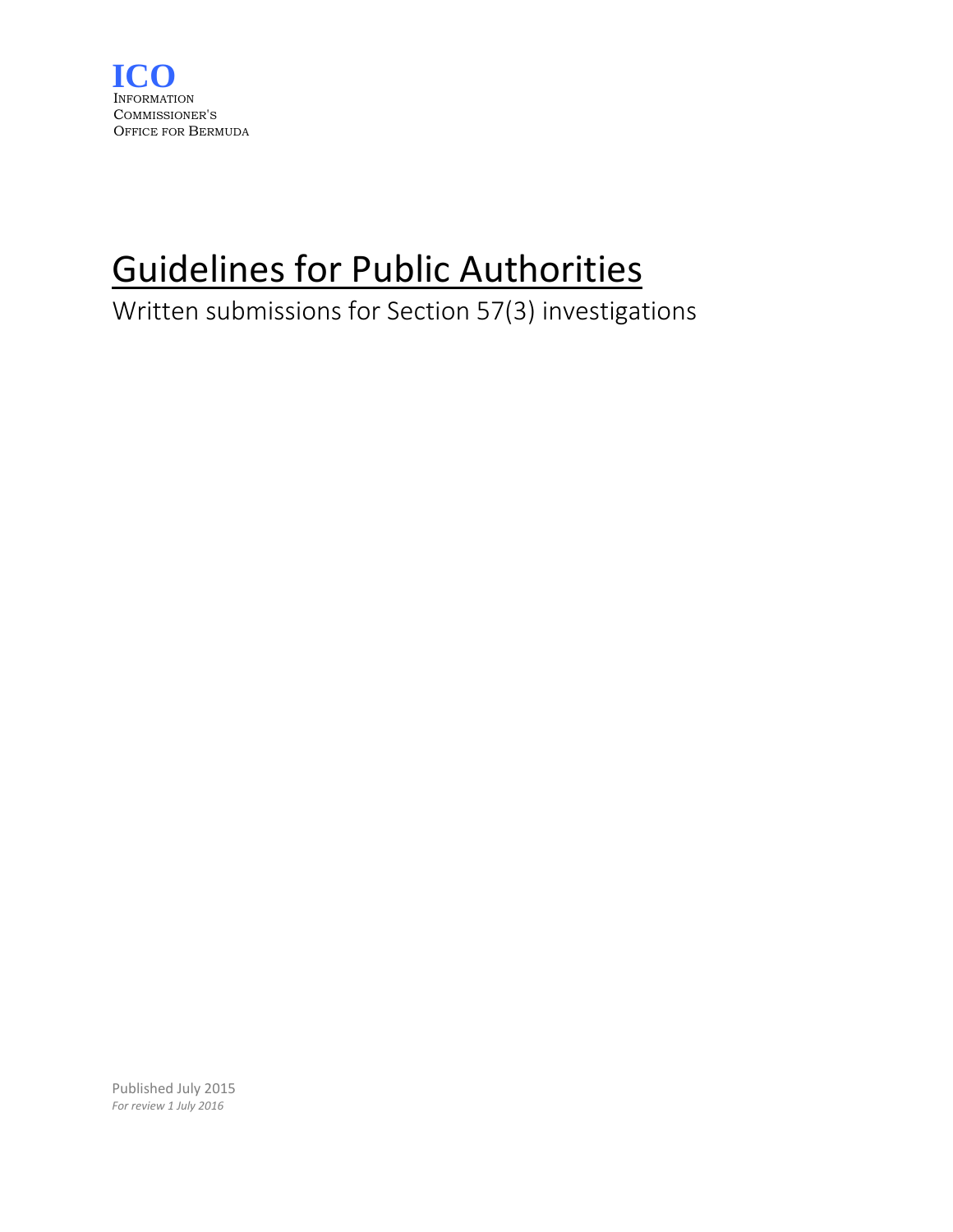# Table of Contents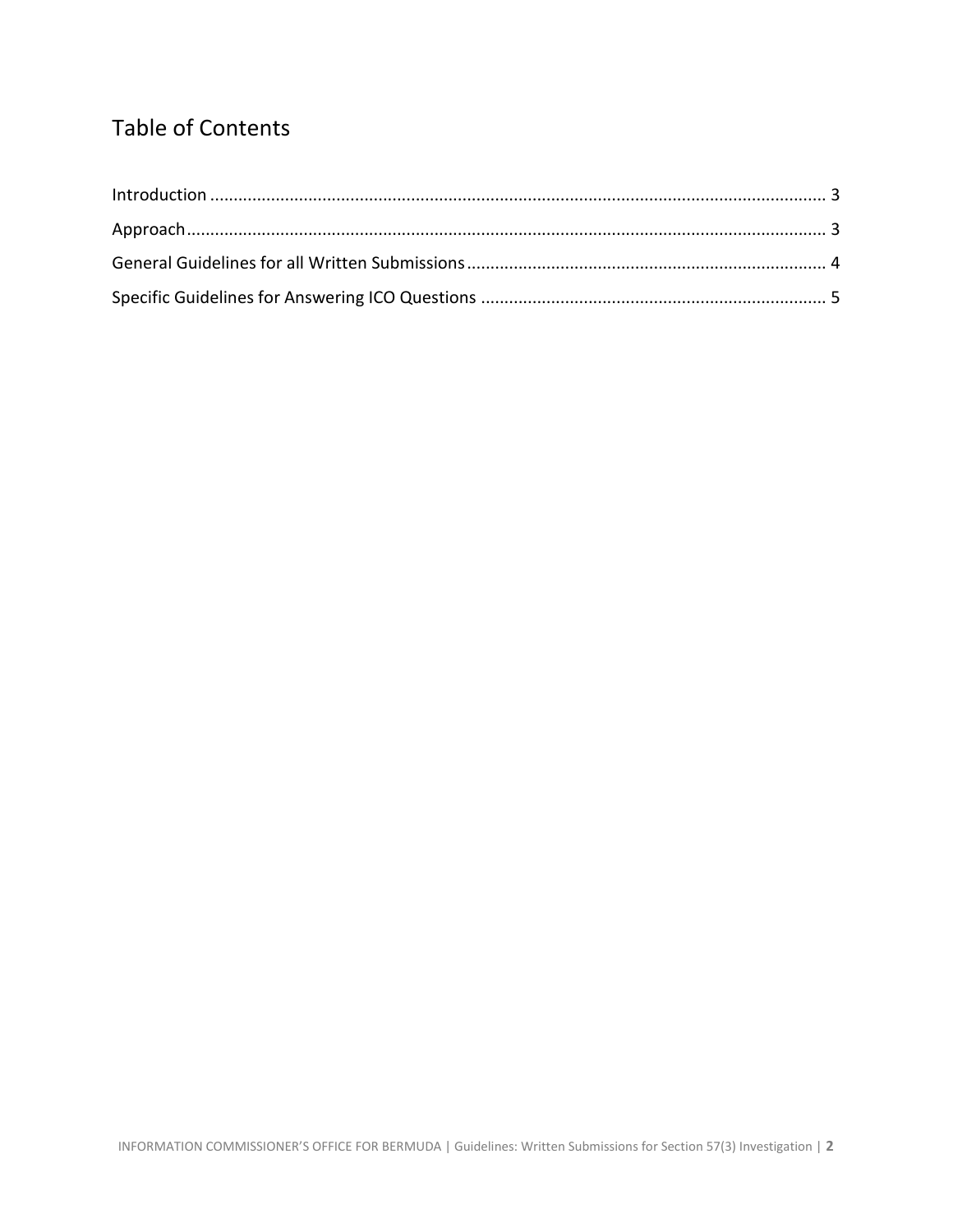#### <span id="page-2-0"></span>Introduction

- 1. This document provides guidelines for you—the public authority—when working with the Information Commissioner's Office ("Information Commissioner"; "ICO") to establish and confirm the factual findings for an investigation under Section 57(3) of the Public Access to Information (PATI) Act 2010.
- 2. To familiarize yourself with the investigation process under Section 57(3), our approach and our expectations of you, please read these guidelines alongside our **Investigations Policy**.
- 3. These guidelines specifically address:
	- how we will strive to work with you to come to an agreement about the factual findings;
	- your opportunities to review and confirm the Information Commissioner's factual findings; and
	- how you should approach providing any written information.

#### <span id="page-2-1"></span>Approach

- 4. Our aim is to establish an accurate, complete and clear understanding of how a public authority is fulfilling its obligations under the PATI Act with its practices and procedures. This will enable the Information Commissioner to provide you with an effective evaluation of your practices and procedures, as well as to offer you guidance and practice recommendations, if needed, to improve them. The ICO will also strive to identify and spotlight any best practices you are using that could prove useful to other public authorities.
- 5. We ask for your full cooperation and good faith in this process.
- 6. In some situations, the ICO will obtain the basis for the Information Commissioner's factual findings through direct discussions with you. No written submissions will be necessary.
- 7. When this occurs, you will have an opportunity to review, clarify, correct and/or confirm the Information Commissioner's factual findings. If you disagree with the Information Commissioner's factual findings, or if we cannot come to an agreement, you may decide that you would like to make formal written submissions for consideration.
- 8. In other situations, the ICO may provide you with a list of written questions designed to assist the Information Commissioner in establishing certain factual information. After submitting your answers, you will have an opportunity to review, clarify and/or correct the Information Commissioner's factual findings before they are adopted. If you disagree with the Information Commissioner's factual findings, or if we cannot come to an agreement, you may decide to make formal written submissions for consideration.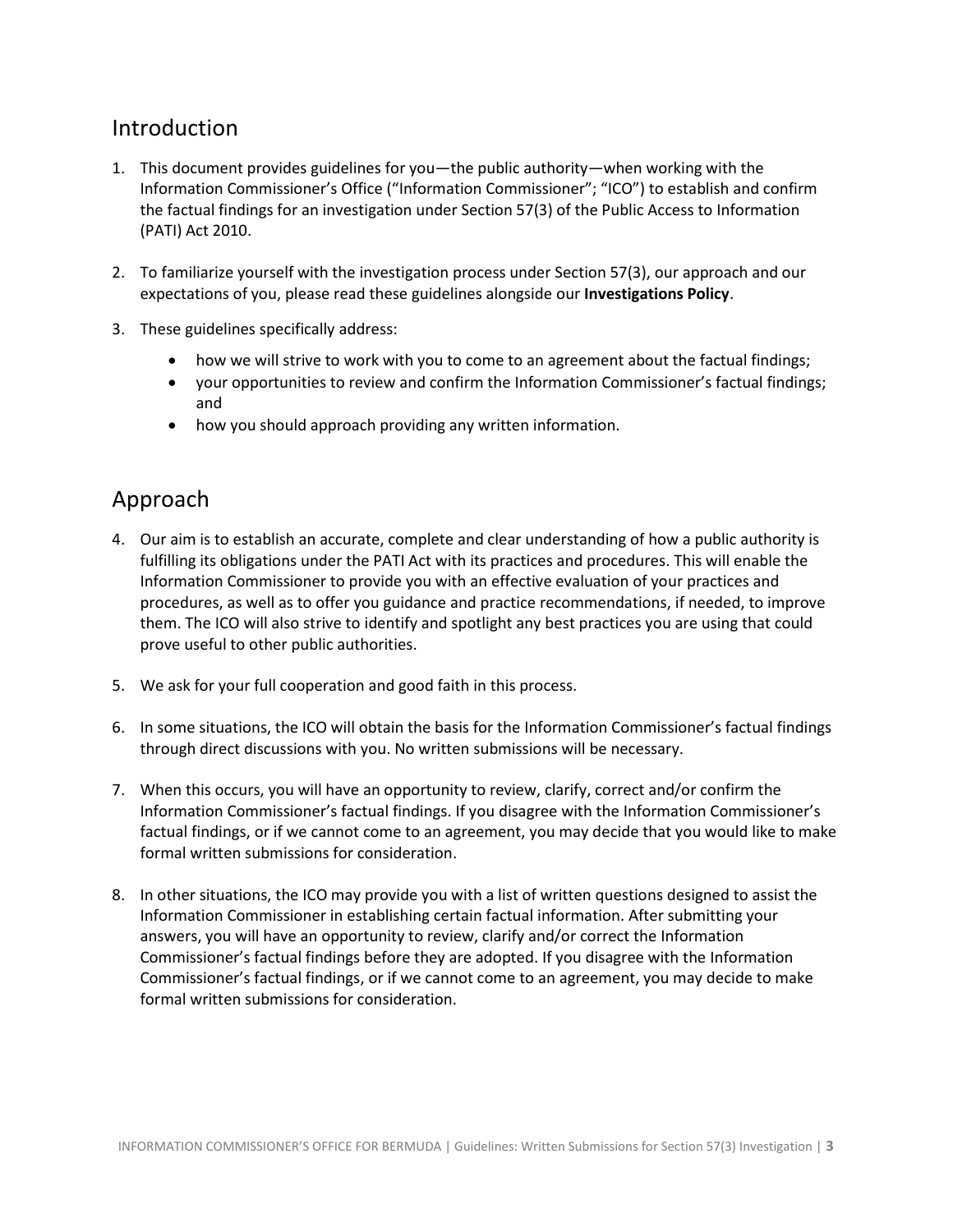## <span id="page-3-0"></span>General Guidelines for all Written Submissions

- 9. The following guidelines apply to all written submissions sent to the ICO for a Section 57(3) investigation. You may be making formal written submissions in support of your factual assertions to clarify or correct the Information Commissioner's factual findings. Or you may be answering questions from the ICO intended to assist the Information Commissioner to establish certain factual information.
- 10. Formal written submissions to support your factual assertions may take the form of affidavits, expert or other factual reports, and other evidence. Signed documents should be sent or delivered in hard copy to the attention of the Information Commissioner and marked "Confidential".
- 11. All written submissions received by the ICO for Section 57(3) investigations will be treated as confidential ICO work records. They will not be disclosed publicly and are protected by Section 4 of the PATI Act, which states that the ICO's operational records are not subject to disclosure.
- 12. The Information Commissioner and her staff involved in a Section 57(3) investigation, understand, and are bound by, the statutory obligation to maintain secrecy under Section 53 of the PATI Act.
- 13. The ICO will use the factual information contained in your submissions to form the basis of the Information Commissioner's factual findings. The Information Commissioner's factual findings may be included in an Information Commissioner's Report on the investigation (under Section 57(4) of the PATI Act). If an investigation report is written, it will be public and appended to the Information Commissioner's Annual Report.
- 14. To be clear, the information you provide may be used in the factual findings and may be included in an Information Commissioner's Report under Section 57(4), but the actual record of your answers will be held confidentially by the ICO.
- 15. In your written submissions, all individuals should be identified by **position or title**, and not by personal name, i.e., "front desk Administrative Assistant" or the "Information Officer," and not "Jane Pitcher". If you need to name someone from outside the public authority, please contact the ICO in advance to agree on the best way to identify their relationship to the public authority in your submissions.
- 16. We are evaluating your practices and procedures as a public authority to facilitate the Information Commissioner's ability to make good practice recommendations. We will identify areas of needed improvement within your practices and procedures and make recommendations for any needed changes, i.e., practice recommendations. The ICO's role is not to identify weaknesses or areas of improvement for, or to place blame upon, any particular individual within a public authority. Thus, we encourage you to be direct and candid in your written submissions to the ICO.